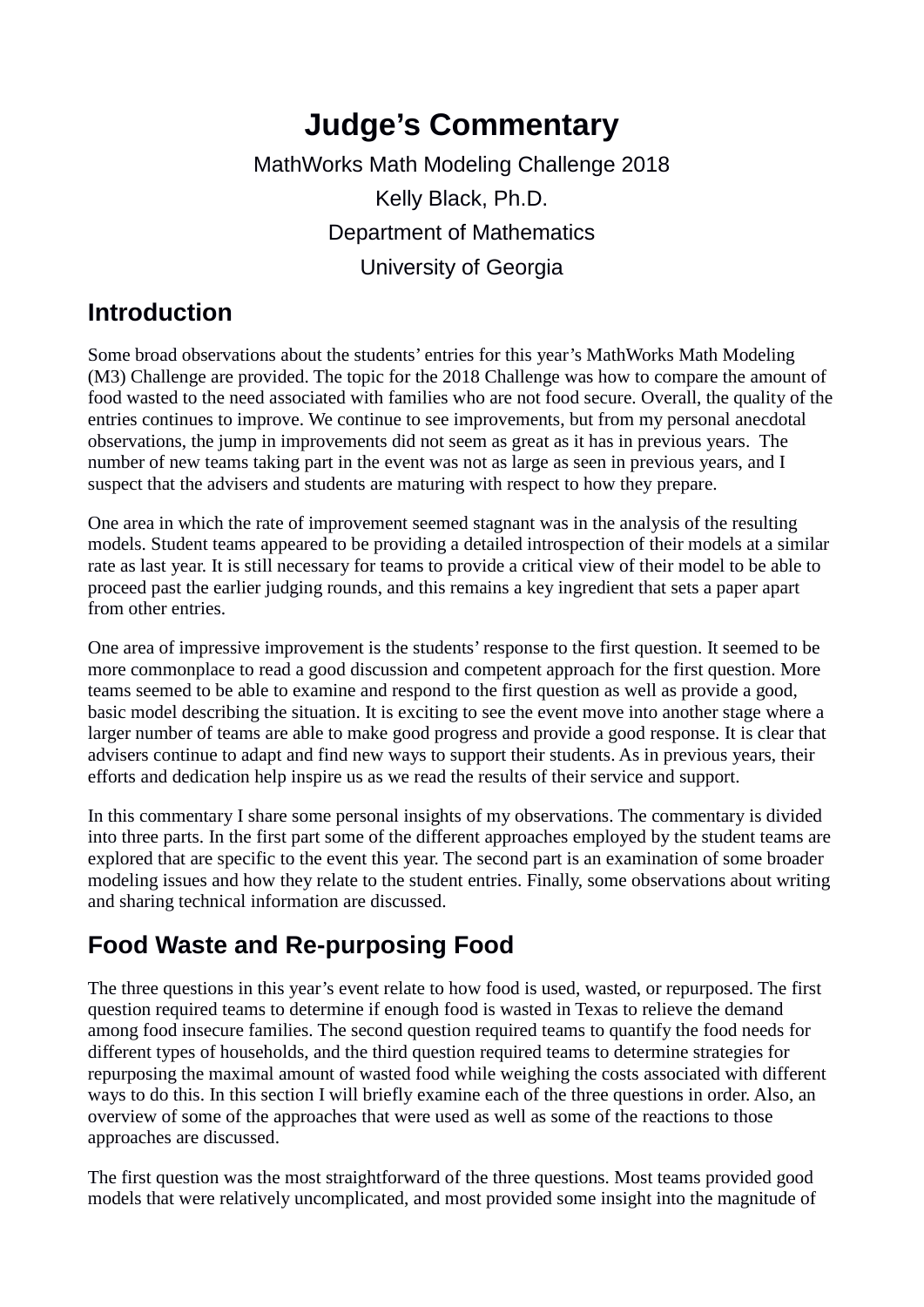the problem. Most teams made use of linear models that took the amount of food wasted per person multiplied by the population. Some teams refined their model by first determining how much food from different categories is purchased, and then determining the total amount of waste for each food category.

Teams generally assumed similar amounts of waste for each food category, and then determined the amount of waste for each. Most teams decided that different kinds of food waste could be used at the same rates. Teams that recognized that some food categories could not be easily reclaimed were able to demonstrate an important insight into the problem. For example, dairy products may spoil quickly and be difficult to use in other ways after a short time, while products based on oil seeds may last longer and be easier to use in other ways.

A large percentage of teams were able to make good progress on the first question. Many of the approaches made use of linear models and were relatively easy to understand. Teams that were able to provide a good explanation of their model including a good discussion of the individual terms and the motivation for the terms tended to make a more favorable impression on the judges. Some teams were able to go further and provide a good, basic analysis of their models. For example, a team that was able to successfully discuss the impact of a small percentage change in one of the parameters and compare the difference between an error in the slope versus an error in the intercept demonstrated that they know how to assess a model and explore the impacts of different parts of their model.

While most teams were able to provide a good response to the first question, the second question was more challenging. To our surprise, the second question turned out to be more challenging than the third question. The second question required teams to go back to their solution to the first question and make modifications based on demographic information. The teams made use of a wide variety of approaches, and a few broad, common trends emerged. To address the second question, teams had to decide how different aspects of the demographic information impacted personal behaviors, and they had to determine which relationships best predicted the personal choices people make. For example, some teams used annual incomes as the primary factor determining food use while other teams incorporated factors such as gender and age.

With respect to annual income, teams explored a wide variety of relationships. For example, some teams simply used a linear relationship with the idea that people spent more on food when they had more money available to spend. Other teams used high order polynomials so that they could obtain better regression statistics. Notably, some teams made use of a logistic function where the motivation is that once a family obtained enough food their food use would not increase, and a family's food usage would reach a plateau.

Finally, the third question required teams to examine ways that excess food could be put to use to alleviate the needs associated with families living in food insecure situations. The solutions to the third question varied widely, and the teams' interpretation of the question also varied widely. In particular, different teams interpreted the word "re-purpose" in different ways. For example, some teams decided that redistributing food to people who need it met the goals of the question. Other teams decided that to re-purpose food required that the food be used in a different way.

The judges made every effort to balance the different approaches to the third question. As long as a team made it clear how they interpreted the question and remained consistent with that interpretation then it was considered an appropriate response. Our primary concern is that teams provide a good analysis of their resulting model and justify their claims. For example, a team that discussed costs associated with the redistribution of foods to other people was given the same consideration as a team that focused on composting wasted food as a way to support local agricultural initiatives.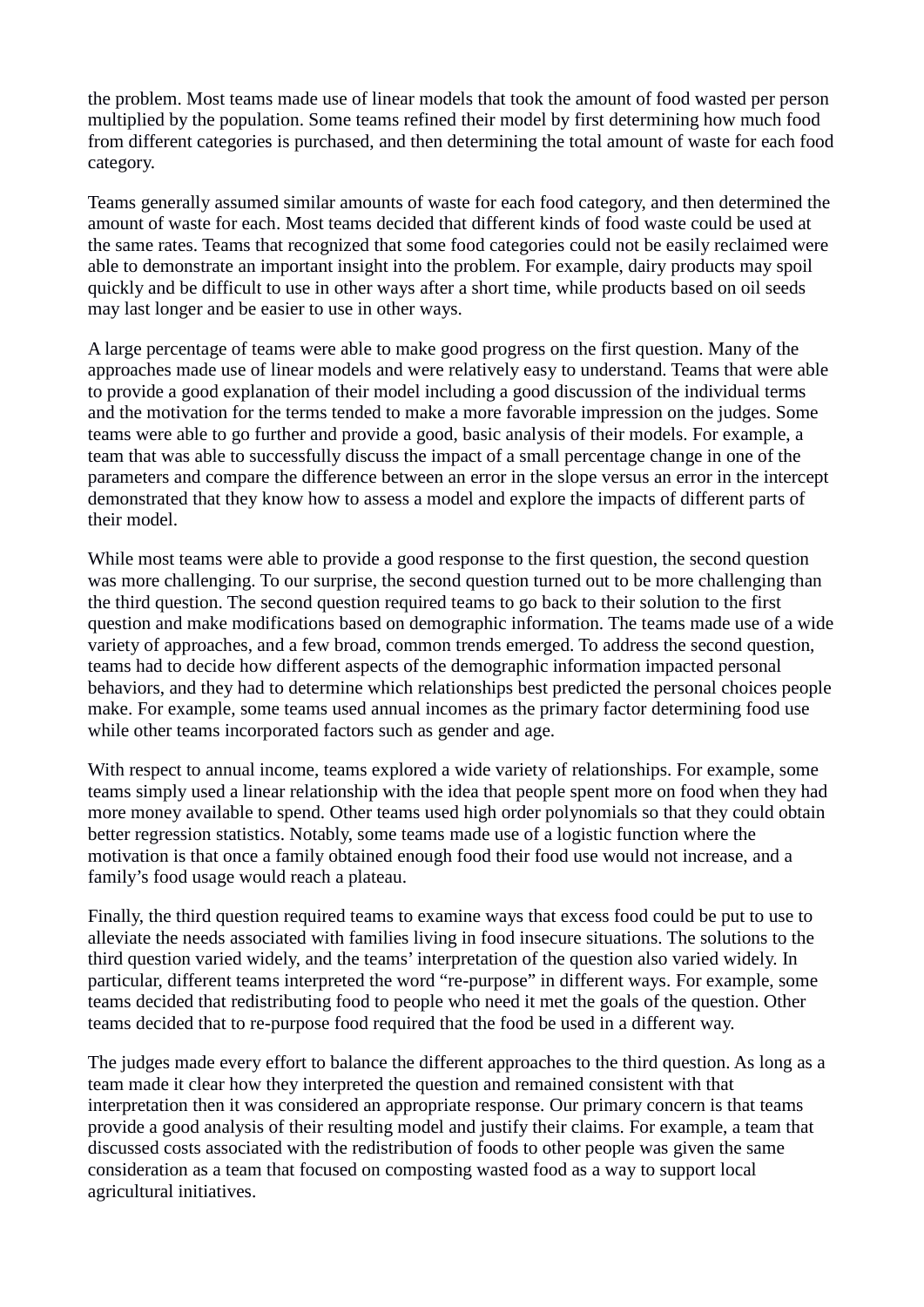## **Modeling**

We examine some of the general trends observed with respect to mathematical modeling. In particular we first note some general modeling issues such as the importance of units, and how regression is used to construct models. The next topics discussed are the interpretations of the production and distribution chain for food products followed by the use of diagrams and charts. Finally, a note is made about the process of modeling as an iterative cycle.

#### **Units**

The way units are used for variables is a recurring topic every year. It is a vital aspect of modeling in general, and professional mathematicians generally first ask about units when examining any new expression. It makes an immediate positive impression on the reader when the units are clearly stated and used in a consistent way. Units allow the reader to decide if the model is self-consistent, as well as help the reader understand how the teams interpreted the role of different parts of a mathematical expression.

For question one, teams generally made use of relatively simple linear models in appropriate ways. The primary difference was in how they quantified food use. For example, some teams focused on the number of required calories per day, others used kilograms per person, while others converted food requirements into units of dollars per week. Most teams gave considerable attention to the way they converted different food requirements into one consistent set of units, and it could be difficult to keep track of how the team addressed this aspect of the question.

Making the units clear allows the reader to interpret the role different variables play within a given expression. It also allows the reader to pick up a sense of scale. For example, if one team makes use of time units in years while another uses days, the reader can quickly gain an appreciation for how certain values have different impacts when trying to make comparisons across papers. When the units are not clear, however, the result is that the reader has to immediately begin hunting around different parts of the paper to try to understand how things fit together. This can disrupt the reader's flow and increase the likelihood that a model will not be correctly understood by the reader.

#### **Food Production and Distribution Chain**

One of the ways that the issue of units manifested itself is in the students' interpretation of the food production and distribution chain. As food is grown, processed, and distributed, there are losses within each step of the process. Some teams made use of *percentages* of foods lost within each stage, and other teams made use of *total amounts* of food lost with each stage.

The two different interpretations resulted in different kinds of models. For example, teams that made use of percentages were likely to multiply the percentages across each stage to get a total loss. Teams that made use of total amounts lost were likely to add the amounts lost at each stage. Many teams divided the stages within each category resulting in a hybrid model. For example, the stages within production were divided into different parts which required multiplying percentages but then total losses from distribution were added.

If a team was not clear in how they interpreted the connection between the way food was lost and how it manifested itself in the resulting model then it was more difficult to read and understand their efforts. On the other hand, teams that made their interpretation clear and made their units clear provided a much better context for the reader to understand their efforts. This generally places the team's results in a much better light and makes a more positive impression.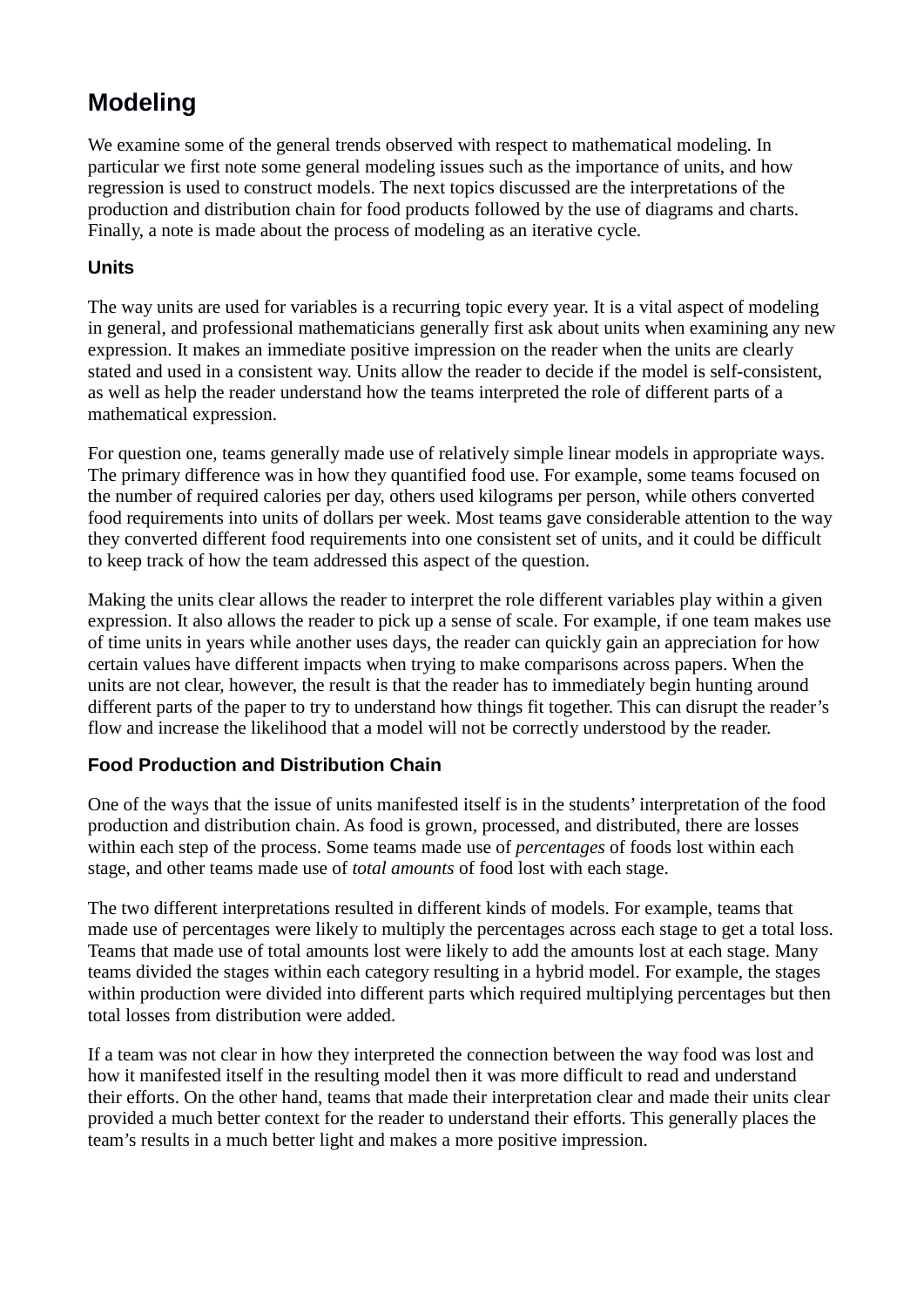#### **Regression**

As mentioned in the previous section, regression played an important role in this year's event. For the previous couple of years teams were less likely to use regression techniques. In this year's event, the data provided leads to the use of regression as a way to bind individual behaviors into how food is used and wasted. It is a credit to the teams and their advisers that students continue to improve in how to make use of this important tool in more nuanced and appropriate ways.

To expand on the example in the previous section, teams were asked to decide how food use is related to a family's annual income. It was common to see a linear regression used to determine the specific relationship. A number of teams made use of high order polynomials, and noted that they resulted in better fits. This is problematic in that it implies that as income increases the amount of food purchased by a family could increase (or decrease) in a dramatic fashion.

Other teams used a linear model. If a team justified the model based on the idea that the more money people have available then the more they will spend on food, then that is a reasonable justification. A number of other teams noted that eventually the amount of food a family purchases will level out. The idea is that once a family's nutritional needs are met they will not feel the need to continue to obtain more food. These kinds of insights provide important justifications for the choices that a team made and explicitly demonstrate that a team understands how models are motivated by the context first and then mathematical expressions are constructed to mimic the phenomenon of interest.

Finally, some teams went to great pains to construct models based on regression, but when they went back to make their calculations used the same values in the domain that were given in the tables previously used to construct the regression model. Some teams used values that could have been read directly from the table rather than from the equation resulting from a regression. The regression model can be of interest in this case, but only with respect to the analysis of the model. If the team does not provide insight into how the model gives different results for various changes in the model then it is better to simply use the tables directly.

#### **Flow Charts and Diagrams**

One way to share a mathematical model is to make use of a chart or a flow diagram. For example, using a flow chart to demonstrate how food moves through the different production, processing, and distribution phases makes it easier to understand the broad flow of how food is transferred to consumers. In prior years the use of diagrams was more prevalent. This year, however, I did not see as many diagrams.

For the first question, the food cycle is relatively linear, so the broader context is not as complicated as other situations. For question three, though, many teams constructed approaches with a number of different inter-related steps. Being able to visualize a team's broader idea in a compact form can be helpful in understanding the team's model.

#### **Modeling as a Cycle**

Another aspect that I saw less of this year is the idea that modeling is an iterative process. In practice, professional modelers in industry and academia generally start with the most modest model possible that still manages to capture the basic phenomena. The next step is to go back and evaluate and critique the model to determine if it provides additional insights into the phenomena of interest. Generally, the answer is no, and further improvements are required. Modelers must then go back, make changes, and examine the new model. This whole process is then repeated.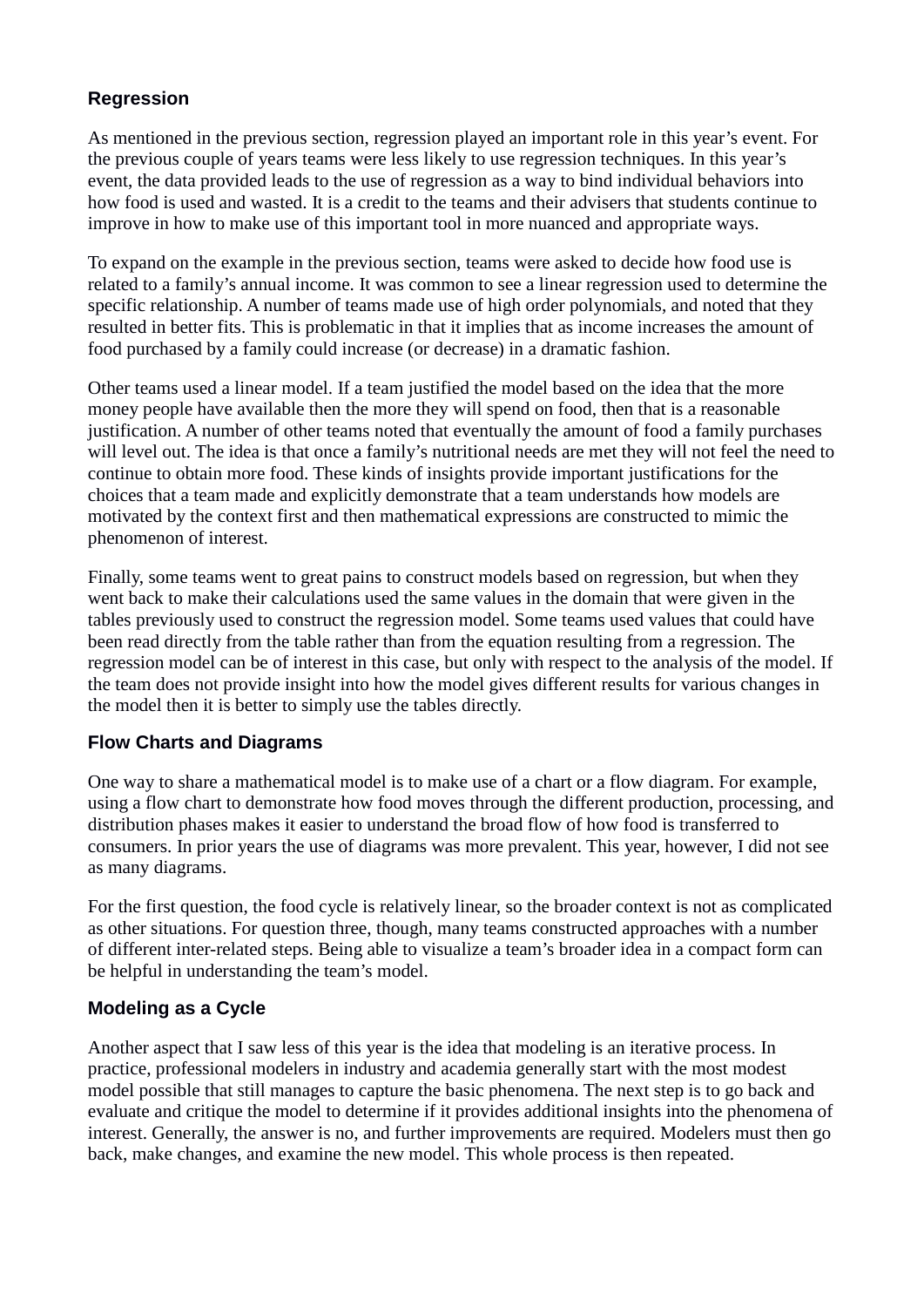The constrained time for M3 Challenge is short and the situations are too complex to be able to do this. It is important, though, for a team to convey a sense of understanding of the larger process. We do not expect teams to be able to put together a complete and accurate model, and we hope that they start with something relatively modest as a way to gain insight into a complex and difficult situation such as addressing scarcity of food.

It is important to provide some basic analysis of the model and make decisions about which aspects of the model should be updated. This can take a number of different forms. The most basic form is to simply note the strengths and weaknesses of a model, which can take the form of a general discussion. Teams should briefly state which aspects of the model are good and should be maintained and compare those aspects with the other parts of the model that are not an accurate reflection of the situation.

Another way to analyze a model is to see if the model can be used to make predictions of situations that are known. For example, if the data is available for food use for one segment of a population then use the model to predict what will happen with the known group. A comparison can then be made between the prediction and the known values. Noting a disparity in the prediction and offering a way to improve the model makes a strong positive indication that the team has a deep understanding of the way models are constructed, examined, and improved.

Finally, another way to analyze a model is to see what happens to a model's predictions when small changes are made. The values for different parameters can be difficult to determine, and their values can be different based on different assumptions. For example, in a linear model, a small change in the slope can result in a relatively large change in the predicted value for larger values of the input number. A small change in the y-intercept for a linear model can result in a relatively large change in the predicted value for smaller values of the input number. This kind of sensitivity analysis can offer important insights into the model itself and offers important clues as to which part of a model should be examined more closely.

## **Writing**

In this last section the role of writing and expression is discussed. The importance of clear, concise writing cannot be overstated, and it is especially important in mathematical modeling. The expressions we use are made up quantities that are used to mimic complex physical phenomena. It is difficult to relate the expressions to the phenomena of interest, and it requires extra care and attention to ensure that our ideas are correctly shared. In this section, I focus on four topics. The first is writing equations and their associated justifications. The second is significant digits. The third is the role of the executive summary. The last topic is the importance of citations and references.

The first topic discussed is the way mathematical expressions are presented. It was not uncommon this year to read a paper in which mathematical equations were stated without much motivation or discussion. Simply writing down an equation does not convey much information to the reader. It is important to keep in mind that the expressions that a team uses are completely fabricated based on their imaginations. They are the products of long discussions that evolve over time after focused concentration and debate.

When we read a team's paper we have no idea where the equations came from and how they evolved. It is vital that the team provide some description of what the different terms mean. We do not want to know the history of the expression or how the team struggled with the equation. Rather, we want to hear the team's insights into the expression itself. For example, if a team decided to use a logistic function to model food requirements as a function of a person's age then the team should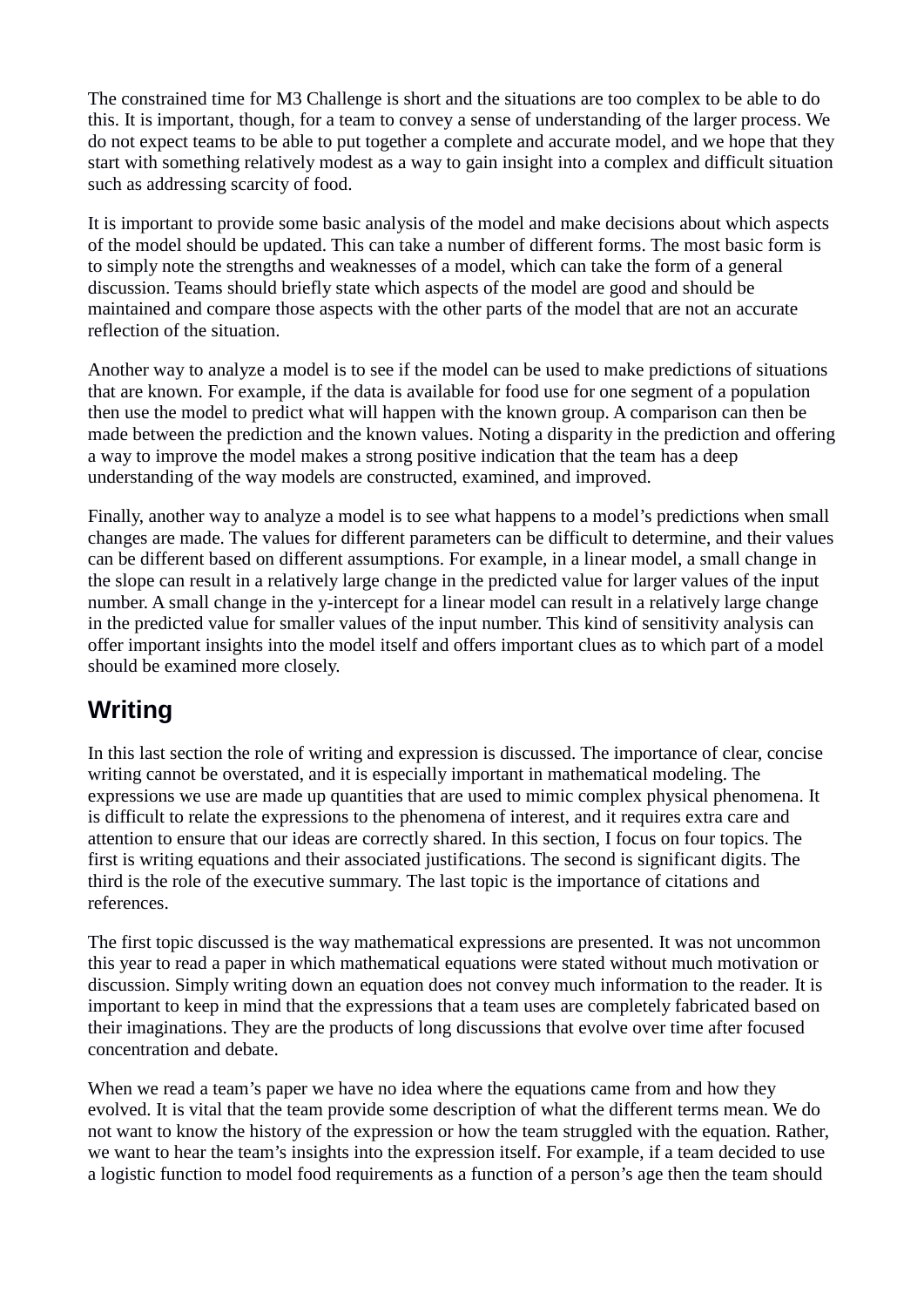provide some discussion as to how the food requirements for an individual should level out in time and not change once the person stops growing physically.

The second topic is the issue of significant digits. I read a number of papers that included numbers that were written out to six or more values beyond the decimal point. Such precision is not realistic. Students should be aware of the number of significant digits in the original data and try to remain consistent.

The teams work with very different kinds of functions, and exponential functions and linear functions result in different kinds of changes as their input values change which makes it difficult to determine the appropriate number of significant digits. We do not expect students to be absolutely precise in determining the appropriate number of significant digits, but some effort should be made to avoid over precise answers.

The third topic is the construction of the executive summary. This is a topic that comes up every year, and we have seen remarkable gains in the quality of the executive summary. This year was not an exception, and we continue to see students improve in this important aspect of the teams' entries. An executive summary should at least include an overview of the problem, specific results, and provide some idea of the team's approach to the problem. This year I can only recall a small number of entries that did not have the first two. Most were able to convey a broad sense of their approach which is a difficult task even for professional modelers. The advisers' efforts are clearly evident, and they are doing a superb job of helping and preparing their students.

Another area that continues to see improvement is the use of both citations and references. Students continue to improve in providing the sources of their information in the reference section of their documents. Students are also doing a tremendous job of providing citations within the text to indicate which sources were used for their ideas. It is difficult for a team do produce a high ranking paper without a strong summary and without citations and references to indicate their sources.

### **Conclusions**

We seem to be seeing a new phase in the event this year. The Challenge is a nationwide event, and student teams and advisers are beginning to mature in how they approach the event. The analysis of the mathematical models is showing slow improvement. On the other hand, the students' abilities to make good progress on the questions continue to improve.

In this commentary some broad trends are given in how the teams approached the specific questions. Most importantly, many teams were able to put together good, relatively simple models for the first question. The second and third questions presented greater challenges. Also, some general modeling issues are discussed. Most notably, the way regression was used was markedly different this year. Finally, some broad issues with respect to writing are provided.

The students' writing continues to show improvement. Even in the first rounds most reports are well written. In particular the executive summaries are generally well written overviews of the students' work. It is tempting to take for granted that students will put together well written and well considered mathematical models, and at times we have to remind ourselves that the students are putting together remarkable papers that we would not have been able to do at their ages. We recognize that the teams and their advisers put a great deal of thought and care in preparing for the event, and we are particularly grateful for the dedication and service of the teams' advisers. Thank you!